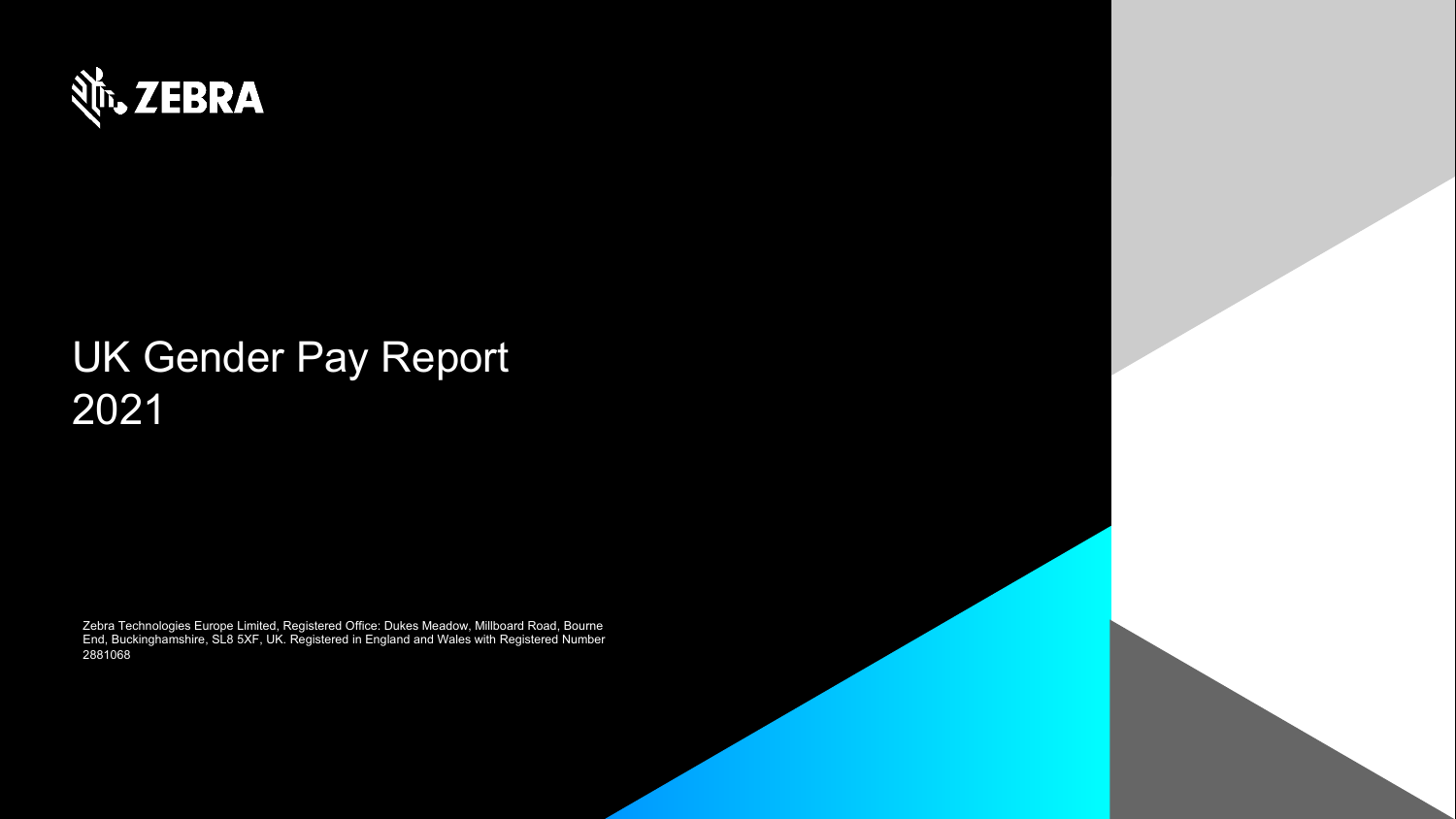## **Key Facts about this Report**

- The Equality Act 2010 Regulations 2017 requires organisations with over 250 UKbased employees to publish their gender pay gap by April 2021.
- Gender Pay Reporting involves six calculations that show the difference between the average earnings of men and women in our organisation, based in the UK.
	- 1. Average gender pay gap as a mean average
	- 2. Average gender pay gap as a median average
	- 3. Proportion of men and women when divided into four groups ordered from lowest to highest pay.
	- 4. Average bonus gender pay gap as a mean average
	- 5. Average bonus gender pay gap as a median average
	- 6. Proportion of men receiving a bonus payment and proportion of women receiving a bonus payment
- Data for all pay grades is analysed; individual data is not published.
- **It is a different calculation to equal pay**, which requires men and women to be paid the same for carrying out the same job, similar jobs or work of equal value.



- Zebra recognises that our employees' passion and commitment enables Zebra to achieve our mission and vision to create a smarter, more connected business community through innovative products and solutions that enable visibility.
- **We believe that inclusion and diversity is key to helping us attract, motivate and retain top talent.**
- Our Total Rewards Programme is based on market-driven salaries and incentive targets as well as programmes to support and encourage career development and professional growth across diverse groups.
- By monitoring the pay gap between men and women we can better understand the gap and its drivers, and target action to reduce it.



The mean is the difference in the average hourly pay for women compared to men by dividing the sum of the data set by the number in the data set. The median represents the middle point of the population. Half of the population are above the median and half of the population are below it.

**BONUS PAY Gender Bonus Gap**



above the median and half of the population are below it. The median bonus pay gap is obtained by comparing the women's median to the men's median.

The mean is the difference in the average bonus pay for women compared to men by dividing the sum of the data set by the number in the data set. The mean bonus gap is obtained by comparing the women's mean to the men's mean.



\*All employees are eligible for a bonus, some new hires may not have reached a payment date.

**93.1% 2019**

**94.3% 2019**

 $\overline{\phantom{0}}$